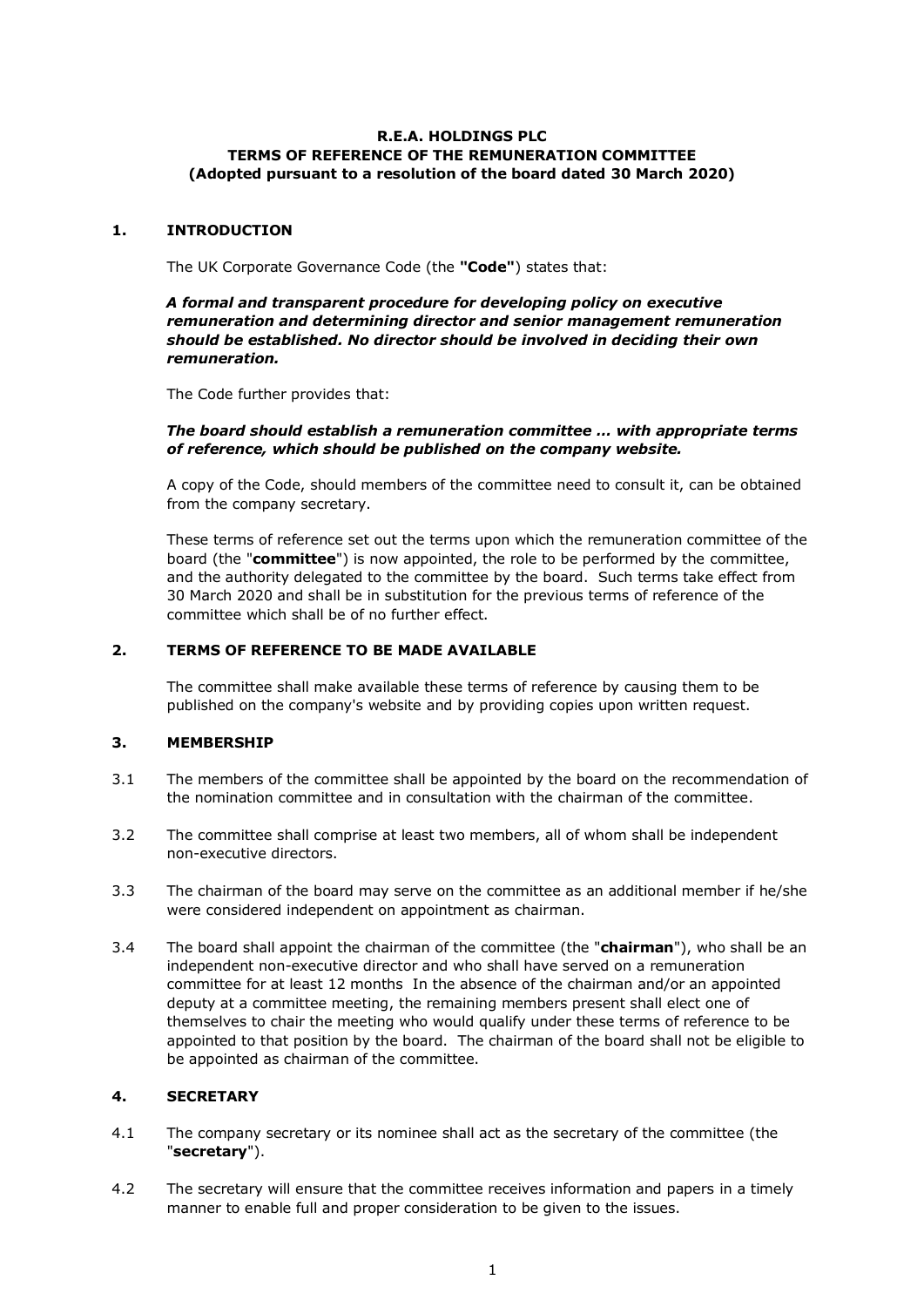### **5**. **MEETINGS**

- 5.1 **Frequency:** Meetings of the committee shall be held at least once per year and otherwise as required.
- 5.2 **Right to attend:** No one other than the committee members shall be entitled to be present at a meeting of the committee. However, others may attend for all or any part of the meeting at the invitation of the committee, as required.
- 5.3 **Notice:** Meetings of the committee shall be summoned by the secretary, at the request of the chairman or any of the committee's members.

Unless otherwise agreed, notice of each meeting confirming the venue, time and date, together with an agenda of items to be discussed and supporting papers, shall be sent to each member of the committee and, to the extent appropriate, any other person invited to attend prior to the date of the meeting.

- 5.4 **Quorum:** The quorum necessary for the transaction of business shall be two members. A duly convened meeting of the committee at which a quorum is present shall be competent to exercise all or any of the authorities, powers and discretions vested in or exercisable by the committee.
- 5.5 **Voting:** The chairman shall have a casting vote on all matters in the event of an equality of votes.
- 5.6 **Minutes:** Minutes of the proceedings and resolutions of all committee meetings, including the names of those present and in attendance, shall be prepared.

Draft minutes of committee meetings shall be circulated to all members of the committee. Once approved, the minutes should be circulated to all other members of the board and the company secretary unless, exceptionally, it would be inappropriate to do so.

### **6. ENGAGEMENT WITH SHAREHOLDERS**

The chairman shall attend the annual general meeting to respond to any shareholder questions on the committee's activities. In addition, the chairman shall seek to engage with shareholders on significant matters related to the committee's areas of responsibility.

#### **7. DUTIES**

The committee should carry out the duties detailed below for the parent company, major subsidiary undertakings and the group as a whole, as appropriate.

No director or senior manager shall be involved in any decisions as to their own remuneration outcome. The board itself or, where required by the Articles of Association, the shareholders should determine the remuneration of the non-executive directors within the limits set in the Articles of Association.

The committee shall:

- 7.1 have delegated responsibility for determining the policy for directors' remuneration and setting remuneration for the company's chairman, executive directors and senior management, including the company secretary, in accordance with the Principles and Provisions of the Code;
- 7.2 establish remuneration schemes, if any, that promote long-term shareholding by executive directors that support alignment with long-term shareholder interests, with share awards subject to a total vesting and holding period of at least five years, and a formal policy for post-employment shareholding requirements encompassing both unvested and vested shares;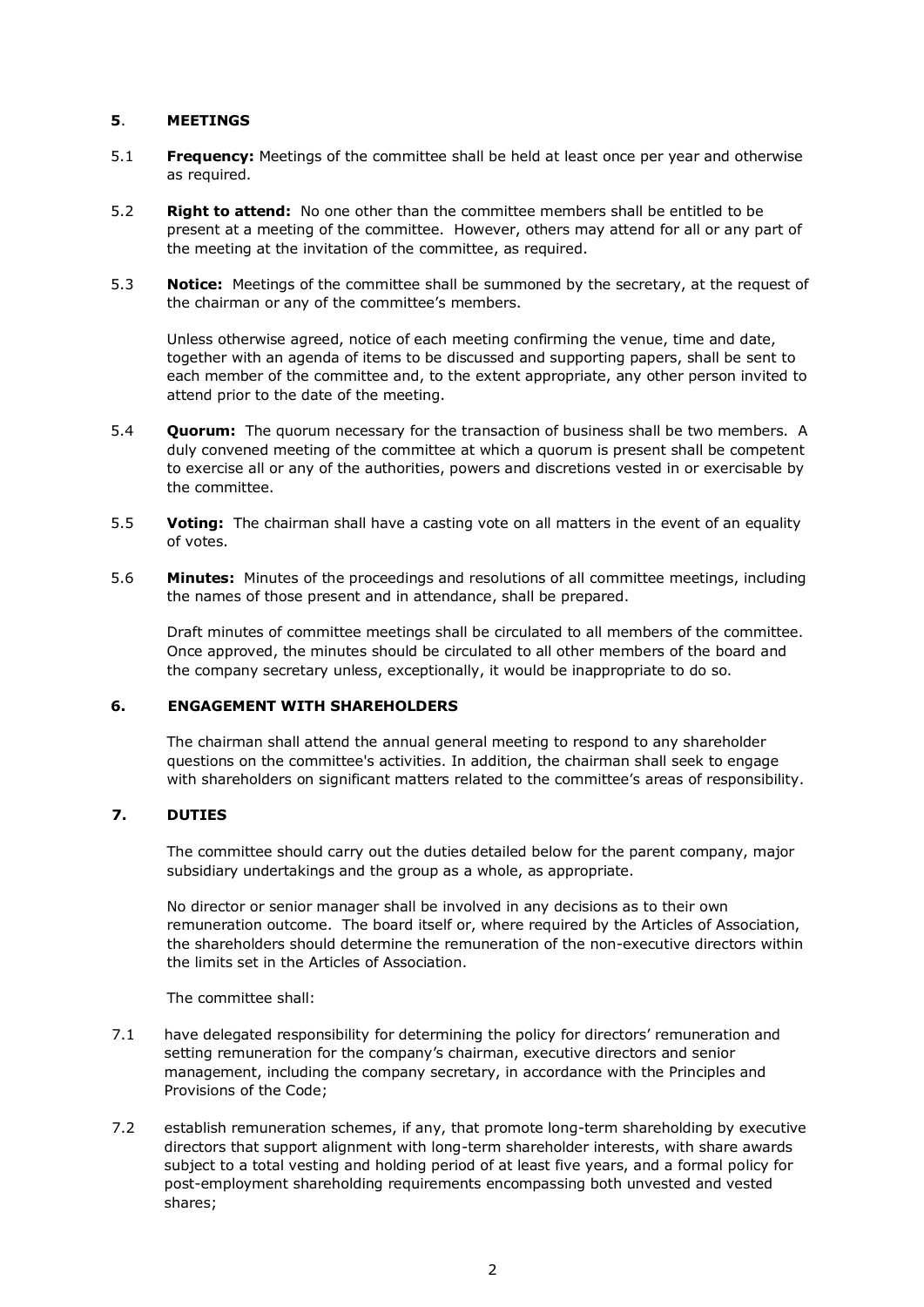- 7.3 design remuneration policies and practices to support strategy and promote long-term sustainable success, with executive remuneration aligned to company purpose and values, clearly linked to the successful delivery of the company's long-term strategy, and that enable the use of discretion to override formulaic outcomes and to recover and/or withhold sums or share awards under appropriate specified circumstances;
- 7.4 when determining executive director remuneration policy and practices, consider the Code requirements for clarity, simplicity, risk mitigation, predictability, proportionality and alignment to culture;
- 7.5 in determining remuneration policy, take into account all other factors which it deems necessary including relevant legal and regulatory requirements, the provisions and recommendations of the Code and associated guidance. The objective of such policy shall be to attract, retain and motivate executive management of the quality required to run the company successfully without paying more than is necessary, having regard to views of shareholders and other stakeholders;
- 7.6 review the ongoing appropriateness and relevance of the remuneration policy in light of business strategy and the groups purpose and values;
- 7.7 within the terms of the agreed policy and in consultation with the chair and/or chief executive, as appropriate, determine the total individual remuneration package of each executive director, the company chair and senior managers including bonuses, incentive payments and share options or other share awards. The choice of financial, non-financial and strategic measures is important, as is the exercise of independent judgement and discretion when determining remuneration awards, taking account of company and individual performance, and wider circumstances;
- 7.8 have full authority to appoint remuneration consultants and to commission or purchase any reports, surveys or information which it deems necessary at the expense of the company, establishing the selection criteria and terms of reference as appropriate. However, the committee should avoid designing pay structures based solely on benchmarking to the market or on the advice of remuneration consultants;
- 7.9 review the design of any share incentive plans for approval by the board and, where required, shareholders. For any such plans, determine each year whether awards will be made, and if so, the overall amount of such awards, the individual awards for executive directors and senior managers, and the performance targets to be used;
- 7.10 review workforce remuneration and related policies and practices;
- 7.11 work and liaise as necessary with other board committees, ensuring the interaction between committees and with the board is reviewed regularly.

## **8. REPORTING RESPONSIBILITIES**

- 8.1 The chairman shall report to the board after each meeting on the nature and content of its discussion, recommendations and action to be taken.
- 8.2 The committee shall make whatever recommendations to the board it deems appropriate on any area within its remit where action or improvement is needed, and adequate time should be available for board discussion when necessary.
- 8.3 The committee shall provide a description of its work in the annual report in line with the requirements of the Code.